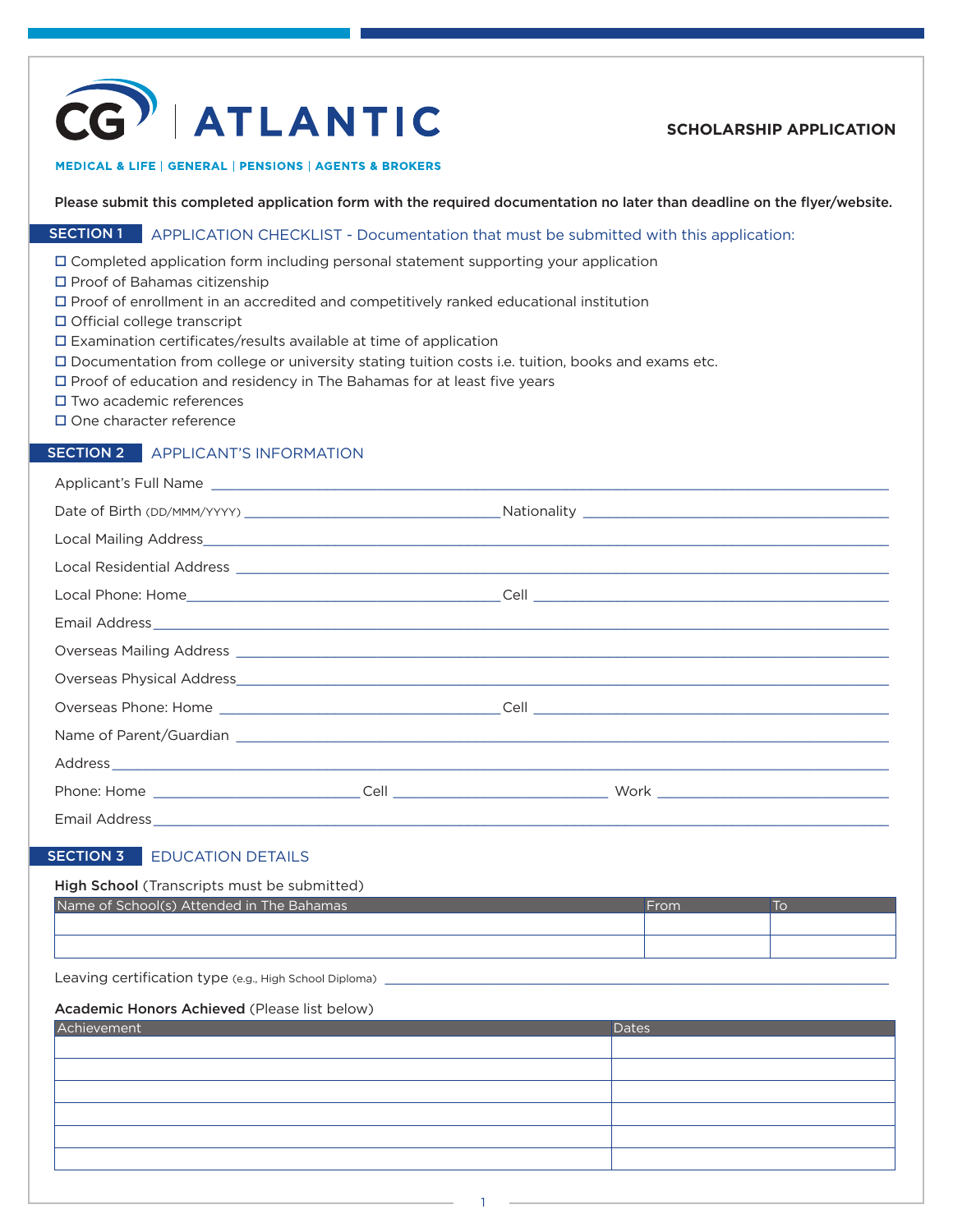## CG ATLANTIC

## **SCHOLARSHIP APPLICATION**

#### MEDICAL & LIFE | GENERAL | PENSIONS | AGENTS & BROKERS

| Undergraduate University Name and Country                                      |        | From         | To |
|--------------------------------------------------------------------------------|--------|--------------|----|
|                                                                                |        |              |    |
|                                                                                |        |              |    |
|                                                                                |        |              |    |
|                                                                                |        |              |    |
|                                                                                |        |              |    |
|                                                                                |        |              |    |
|                                                                                |        |              |    |
|                                                                                |        |              |    |
| Extracurricular Activities (Please list below)<br>Organisation and/or Activity |        | <b>Dates</b> |    |
|                                                                                |        |              |    |
|                                                                                |        |              |    |
|                                                                                |        |              |    |
|                                                                                |        |              |    |
|                                                                                |        |              |    |
|                                                                                |        |              |    |
| <b>SECTION 4 ESTIMATED COSTS FOR ACADEMIC YEAR</b>                             |        |              |    |
| <b>Tuition Fees</b>                                                            |        |              |    |
| Cost of Books                                                                  |        |              |    |
| Exam Fees                                                                      |        |              |    |
| Accommodation                                                                  |        |              |    |
| Food and Living Expenses                                                       |        |              |    |
|                                                                                | \$0.00 |              |    |
| <b>Total Programme Cost</b>                                                    |        |              |    |

How do you intend to cover costs if your scholarship application is not successful?

Have you submitted applications for any other scholarship funding?  $\square$  Yes  $\square$  No

If Yes, please give details of the scholarships applied for: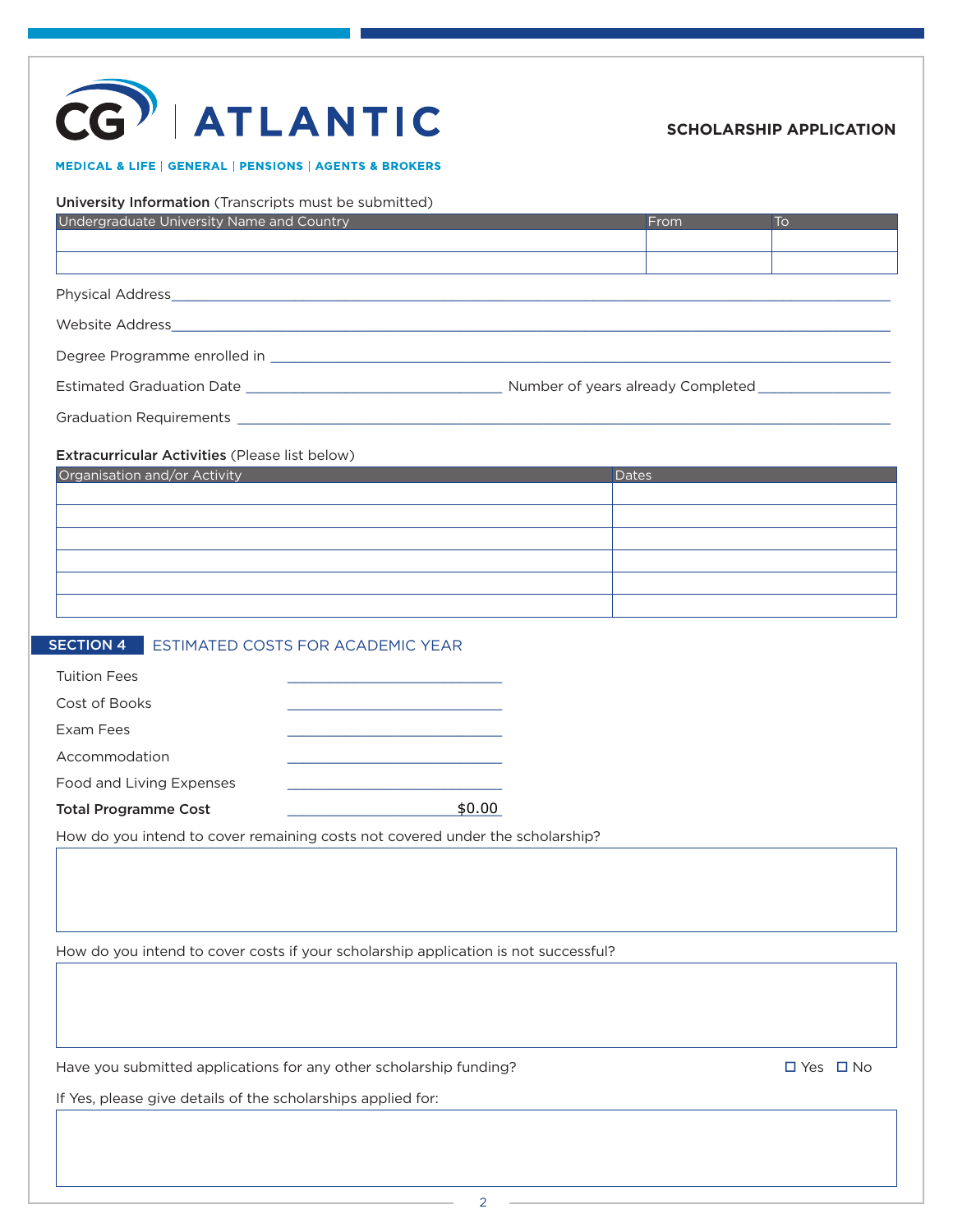# CG | ATLANTIC

## **SCHOLARSHIP APPLICATION**

#### MEDICAL & LIFE | GENERAL | PENSIONS | AGENTS & BROKERS

## SECTION 5 EMPLOYMENT AND WORK EXPERIENCE HISTORY (If applicable)

| Job Title |  |
|-----------|--|
|           |  |
|           |  |
|           |  |
|           |  |
| Job Title |  |
|           |  |
|           |  |
|           |  |
|           |  |
| Job Title |  |
|           |  |

## SECTION 6 PERSONAL STATEMENT

In a brief statement please explain why you are deserving of the CG Atlantic Scholarship and any personal circumstances that you believe should be taken into consideration when reviewing your application.